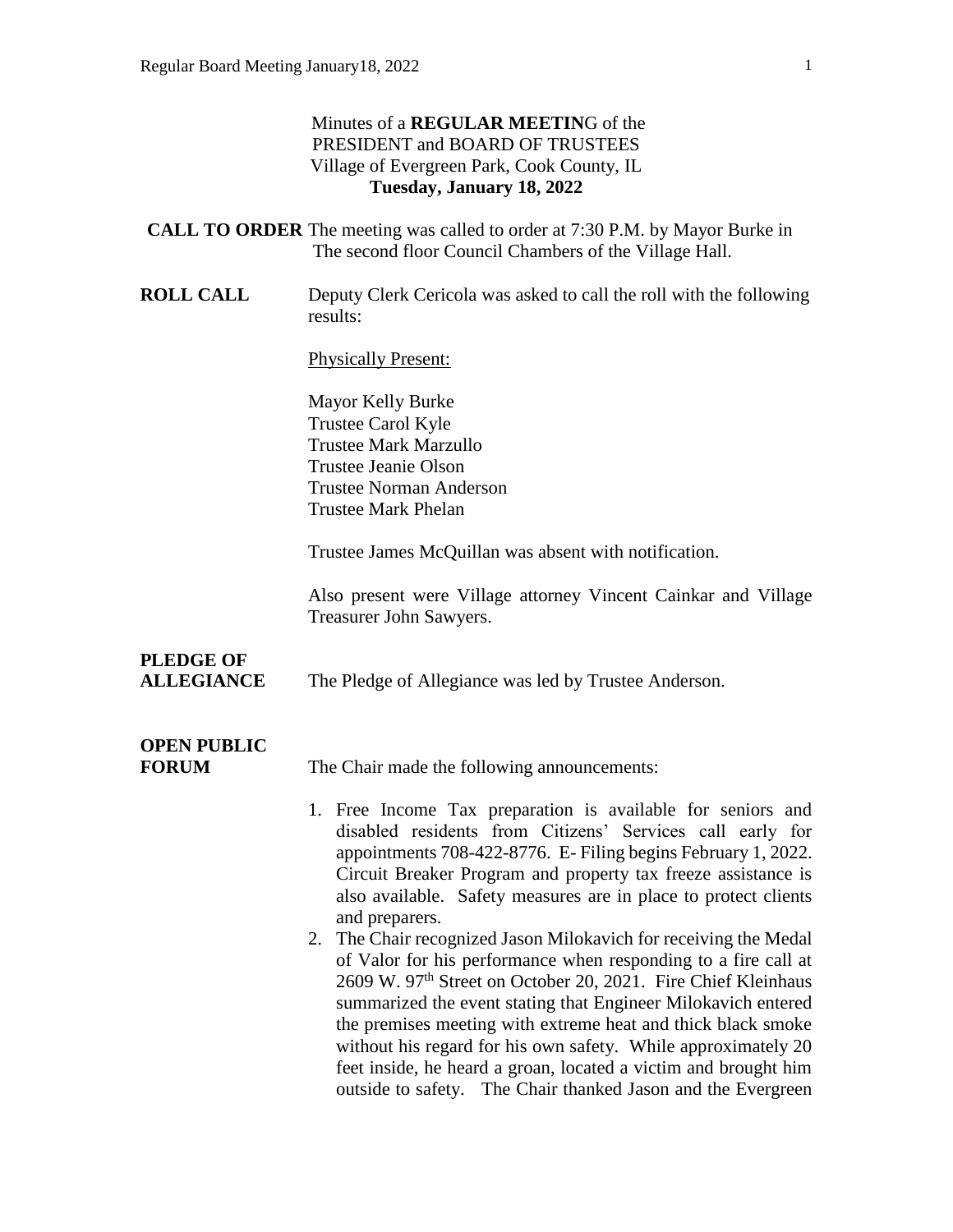Park Fire Department for their service to the community. A round of applause was given to Jason and the Fire Department.

- 3. The Chair recognized several Police officers for their outstanding performance of duty in three events – December 31, 2021, January 1, 2022 and January 2, 2022 – all resulting in the arrest of individuals involved. The Chair recognized each of the officers involved and thanked the Police Department for keeping the community safe.
- 4. On Thursday, January 20, 2022 Another COVID vaccine clinic will be available from 9-12 at the Office of Citizen Services 3450 W. 97<sup>th</sup> Street.
- 5. Thursday, January 20, 2022 7 p.m. Initial meeting of the Economic Development Advisory group will meet in Council Chambers at the Village Hall 9418 S. Kedzie Avenue.
- 6. Saturday, January 29, 2022 from 9-1:30 a Blood Drive will be held at the Evergreen Park Senior Center 9547 S. Homan Avenue. To schedule a donation visit communityblood.org/donor or call (800)-280-4102.
- 7. Saturday, February 5, 2022 from 1-6 p.m. Annual Flake Fest at Yukich Field
- 8. Trustee Marzullo thanked the Chair for providing vaccination information and stated that Evergreen Park is one of the top leaders in getting residents vaccinated. Evergreen Park is up to 79% (first dose) of vaccinated population and is above the curve. The Chair thanked all the staff for their assistance in securing vaccine clinics, heightening awareness of vaccines and expressed appreciation for the assistance through the Illinois Department of Public Health, and Cook County Department of Public Health in getting those resources out in the community. Also recognized were all the various community providers; pharmacies, doctor's offices, for their help in COVID control.

## **REGULAR**

**AGENDA** Motion by Trustee Phelan second by Trustee Kyle to waive the reading of the minutes of the January 3, 2022 Regular Meeting of the President and Board of Trustees and approved as presented was passed by unanimous voice vote and so ordered by the Chair.

#### **ZONING BOARD MEETING 1/3/22**

Motion by Trustee Marzullo second by Trustee Kyle to approve the request from the petitioner to the Zoning Board and authorize the Village Attorney to prepare an ordinance to allow the special use request for the property at 3361 W 91<sup>st</sup> Street to operate a towing / snow plowing business with the stipulations addressing the board's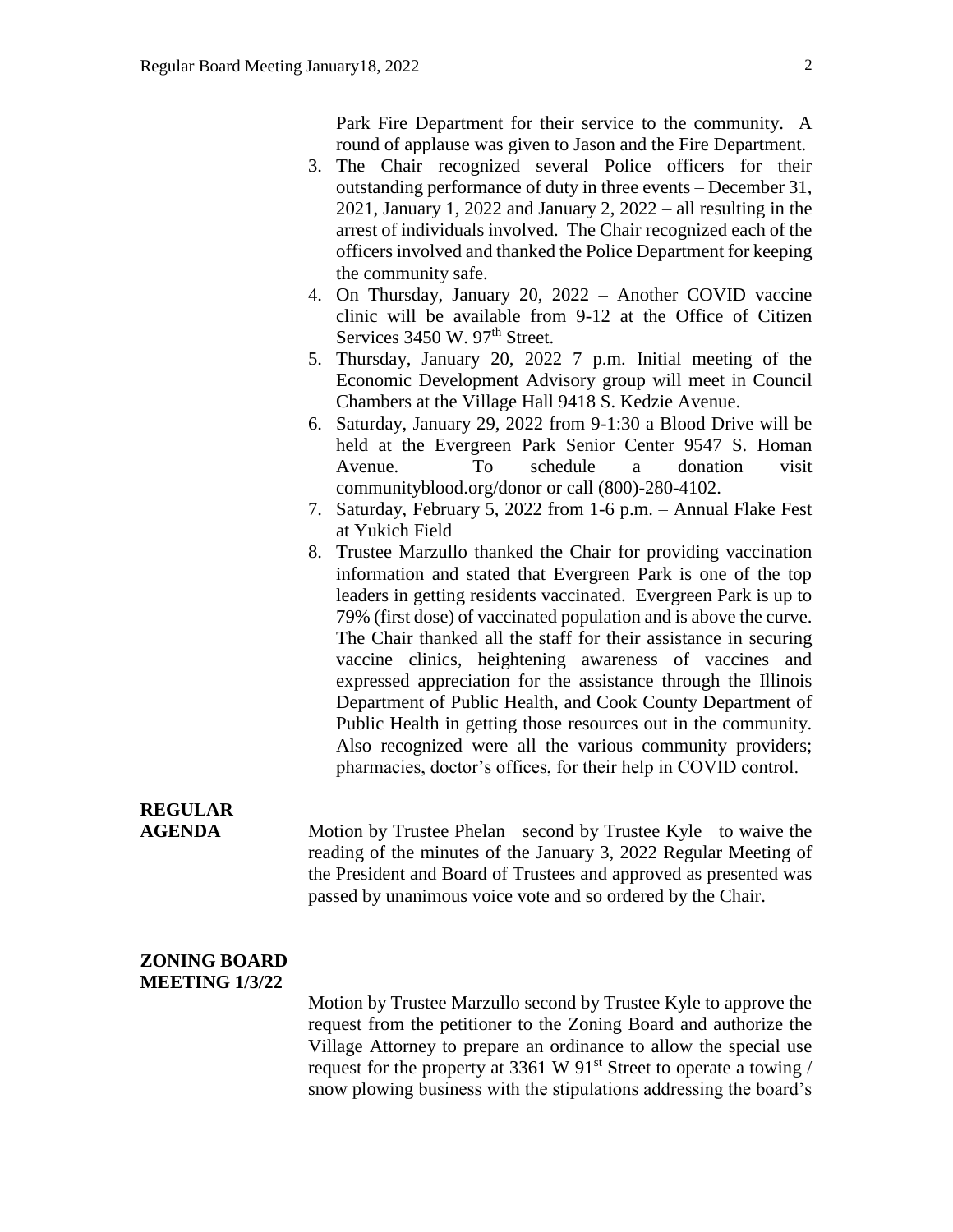concerns with regard to the property. Petitioner Lawrence Weimer and his attorney were present. Mr. Weimer summarized the intended use of the property, stating that it will be used for a towing / snow plowing business – storing 6 trucks; two trucks inside the premises and 4 outside. There will be no storage of cars or repairs. He stated he was a contractor for NBC and is normally gone from the location most of the day sometimes up to 18 hours a day.

Trustee Marzullo expressed concern about cars being left at the location; the petitioner responded that the only cars would be from employee(s). Trustee Phelan questioned whether busses will be stored at the location and Mr. Weimer responded no and he was not sure why that appeared on the notice. Trustee Kyle expressed concern about the storage of 6 trucks on a small lot. Mr. Weimer stated that the plows will be removed from the trucks and stored on a rack outside the facility. Trustee Kyle expressed concern about neighbor's visibility of the plows on racks and the petitioner stated that it is possible some arrangements could be made to address this concern.

Trustee Anderson questioned whether or not salt would be stored at the facility and the petitioner stated he obtains salt as needed offsite and does not store salt. Trustee Anderson also questioned the maintenance (repairs) of the trucks and the petitioner responded that he has a part-time mechanic and he also does his own repairs.

Trustee Kyle asked who responds to calls during the time that he is gone. The petitioner responded that all calls are routed to him and during the winter he has 2 part-time employees for snow plowing and most of the year he handles calls himself.

Trustee Phelan stated that since this request for special use is being made in a residential area that he would like to see an 8 foot privacy fence around the property. The petitioner stated that it could be done; however, not immediately due to financial considerations. Although he would be willing to erect a privacy fence in the future. Upon roll call voting YES: Trustees Marzullo, Olson, and Kyle, voting NO: Trustee Anderson and Phelan. With the vote being 3 YES and 2 NO, the Chair voted YES. The motion was passed and so ordered by the Chair.

#### **RESOLUTION**

**NO. 6-2022** Motion by Trustee Phelan second by Trustee Anderson to approve **Resolution NO. 6-2022** with expenditures of the General Corporate Fund of \$659,763.30 and the Water Management Fund in the amount of \$51,294.19 and 95<sup>th</sup> Street TIF Fund, \$15,206.40 and the Street Bond Fund, \$ 13,250.00 and the Self Insurance Fund \$5,895.13, for a total of \$ \$655,409.02. Upon roll call, voting YES: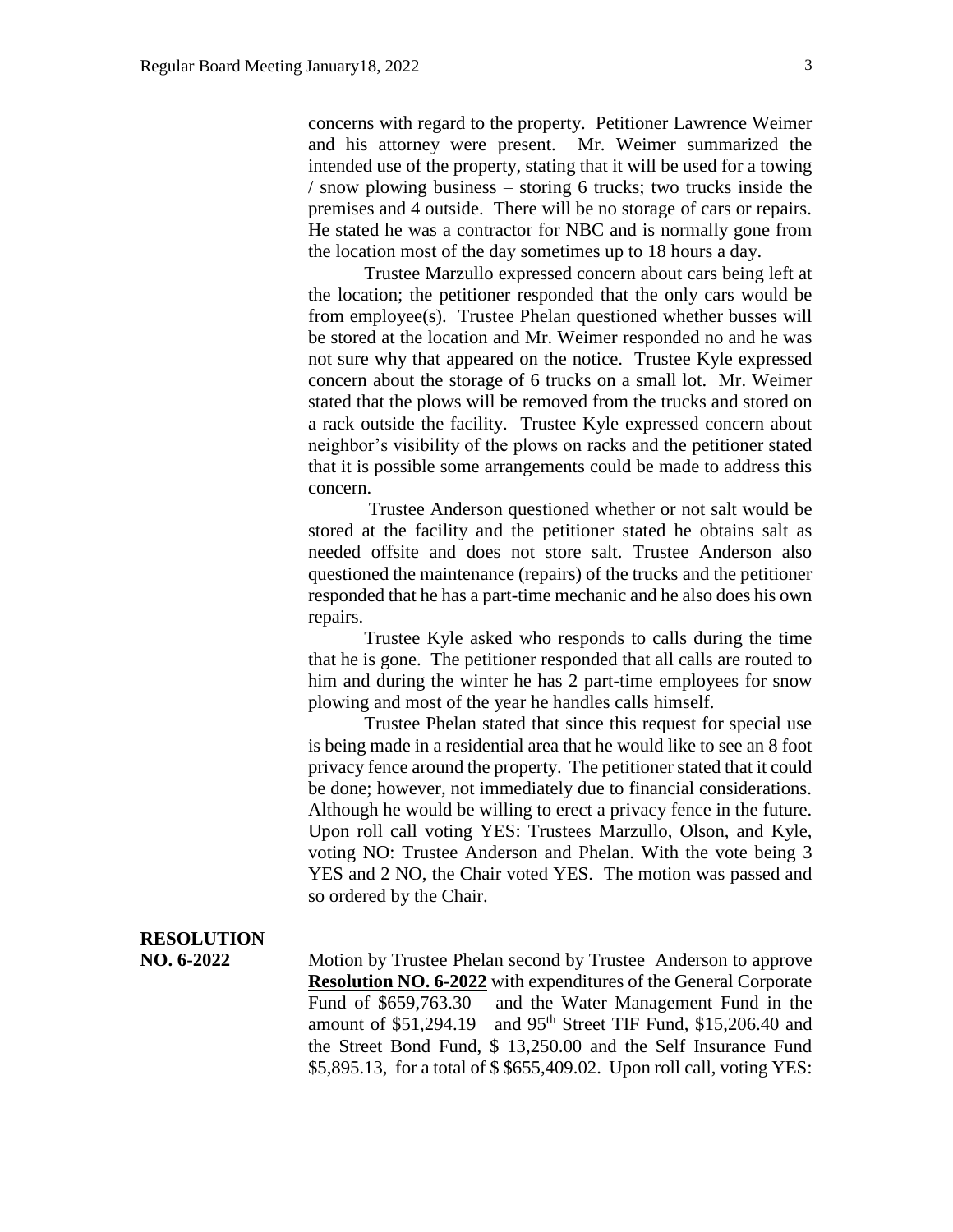|                    | NONE. The motion was passed and so ordered by the Chair.                |
|--------------------|-------------------------------------------------------------------------|
| <b>VILLAGE</b>     |                                                                         |
| <b>TREASURER'S</b> |                                                                         |
| <b>REPORT</b>      | Motion by Trustee Anderson second by Trustee Marzullo to approve        |
|                    | the Village Treasurer's report for <b>December 2021</b> for information |
|                    | and file in the amount of \$5,639,516.04 in General Fund and            |

unanimous voice vote and so ordered by the Chair.

Trustees Olson, Anderson, Phelan, Kyle and Marzullo; voting NO:

\$5,568,064.61 in Sewer and Water Fund. The motion was passed by

**BUSINESS** 

**CERTIFICATES** Motion by Trustee Marzullo second by Trustee Kyle to approve the Business License Regulation Certificate for **Tailored Wellness** to operate a massage / skin care facility located at  $3536$  W.  $95<sup>th</sup>$  Street in Evergreen Park. Upon roll call voting YES: Trustees Anderson, Phelan, Kyle, Marzullo and Olson; voting NO: NONE. The motion was passed and so ordered by the Chair.

> Motion by Trustee Phelan second by Trustee Kyle to approve the Business License Regulation Certificate for **The Genesis Therapy Center** to operate a not-for-profit outpatient counseling and therapy practice located at 9730 S. Western Avenue, Suite 335 in Evergreen Park. Upon roll call voting YES: Trustees Olson, Anderson, Phelan, Kyle, and Marzullo; voting NO: NONE. The motion was passed and so ordered by the Chair.

### **ORDINANCE**

**NO. 1-2022** Motion by Trustee Marzullo second by Trustee Olson to approve **ORDINANCE NO. 1-2022, 'AN ORDINANCE PROVIDING FOR AN APPROPRIATION FOR CORPORATE PURPOSES FOR THE FISCAL YEAR BEGINNING NOVEMBER 1, 2021 AND ENDING OCTOBER 31, 2022 FOR THE VILLAGE OF EVERGREEN PARK, COOK COUNTY, ILLINOIS."** The Chair thanked all involved in formulating this ordinance and maintaining a balanced budget. Upon roll call voting YES: Trustees Phelan, Kyle, Marzullo, Olson and Anderson; voting NO: NONE. The motion was passed and so ordered by the Chair.

#### **ORDINANCE NO. 2-2022**

Motion by Trustee Kyle second by Trustee Phelan to approve **ORDINANCE NO. 2-2022, 'AN ORDINANCE AMENDING CHAPTER 2, ADMINISTRATION, BY CHANGING SECTION 2-28, COMMITTEES, OF THE EVERGREEN**  PARK MUNICIPAL CODE." Upon roll call voting YES: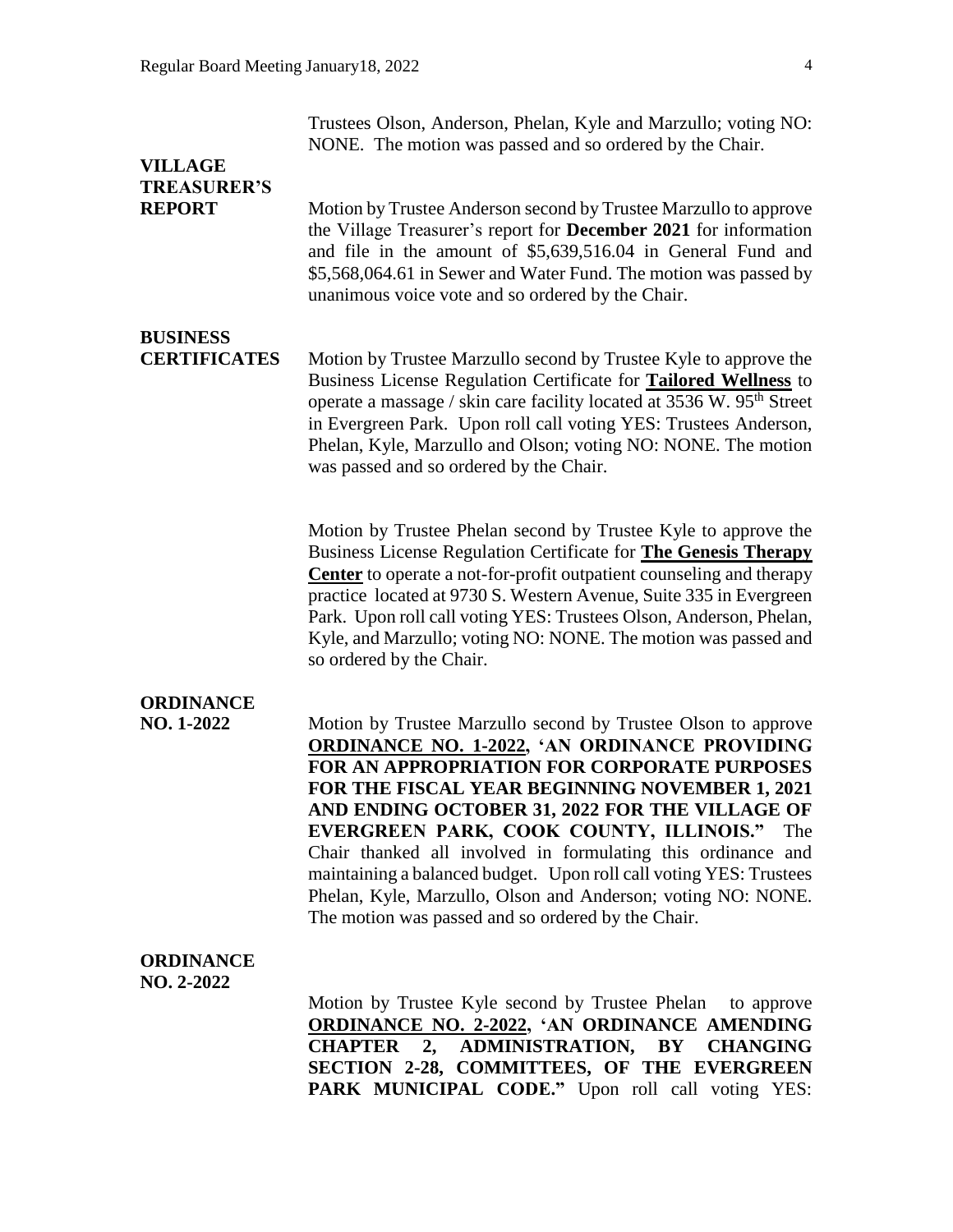Trustees Kyle, Marzullo, Olson, Anderson and Phelan; voting NO: NONE. The motion was passed and so ordered by the Chair.

# **AZAVAR PROFESSIONAL SERVICE**

**AGREEMENT** Motion by Trustee Marzullo second by Trustee Olson to approve the Azavar Professional Service Agreement with Azavzar Audit Solutions. The Chair stated that entering in this agreement allows this company to audit the collections of utility taxes and determine if there are any discrepancies. There is no cost to the Village and may result in revenue. Upon roll call voting YES Trustees Marzullo, Olson, Anderson, Phelan and Kyle; voting NO: NONE. The motion was passed and so ordered by the Chair.

## **2021 ANNUAL FIRE DEPT**

**REPORT** Chief Kleinhaus presented the Fire Departments annual report noting the increase in responded calls to 3,438 for the year and the furtherance of public education. He commended his department and thanked Village Administration and trustees for great support. Trustee Marzullo expressed his thanks to both the Police and Fire Department for their unbelievably professional performance in preventing what could have been a tragic event due to a fire at his place of business. The Chair commended the Chief on a professionally prepared report.

### **APPOINTMENT**

### **TO TRAFFIC SAFETY**

**COMMISSION** Motion by Trustee Phelan second by Trustee Anderson to approve the appointment of Art Pauls to the Traffic Safety Commission due to the resignation of John Bracha. The Chair thanked Mr. Bracha for his service. Upon roll call voting YES: Trustees Olson, Anderson, Phelan, Kyle and Marzullo; voting NO: NONE. The motion was passed and so ordered by the Chair.

# **ENGINEER'S**

**REPORT** The 91<sup>st</sup> Street sidewalk project is ongoing and grant applications are in progress for next year. The engineering agreement with CSX needs to be executed.

### **ATTORNEY'S**

**REPORT** Village Attorney had no report.